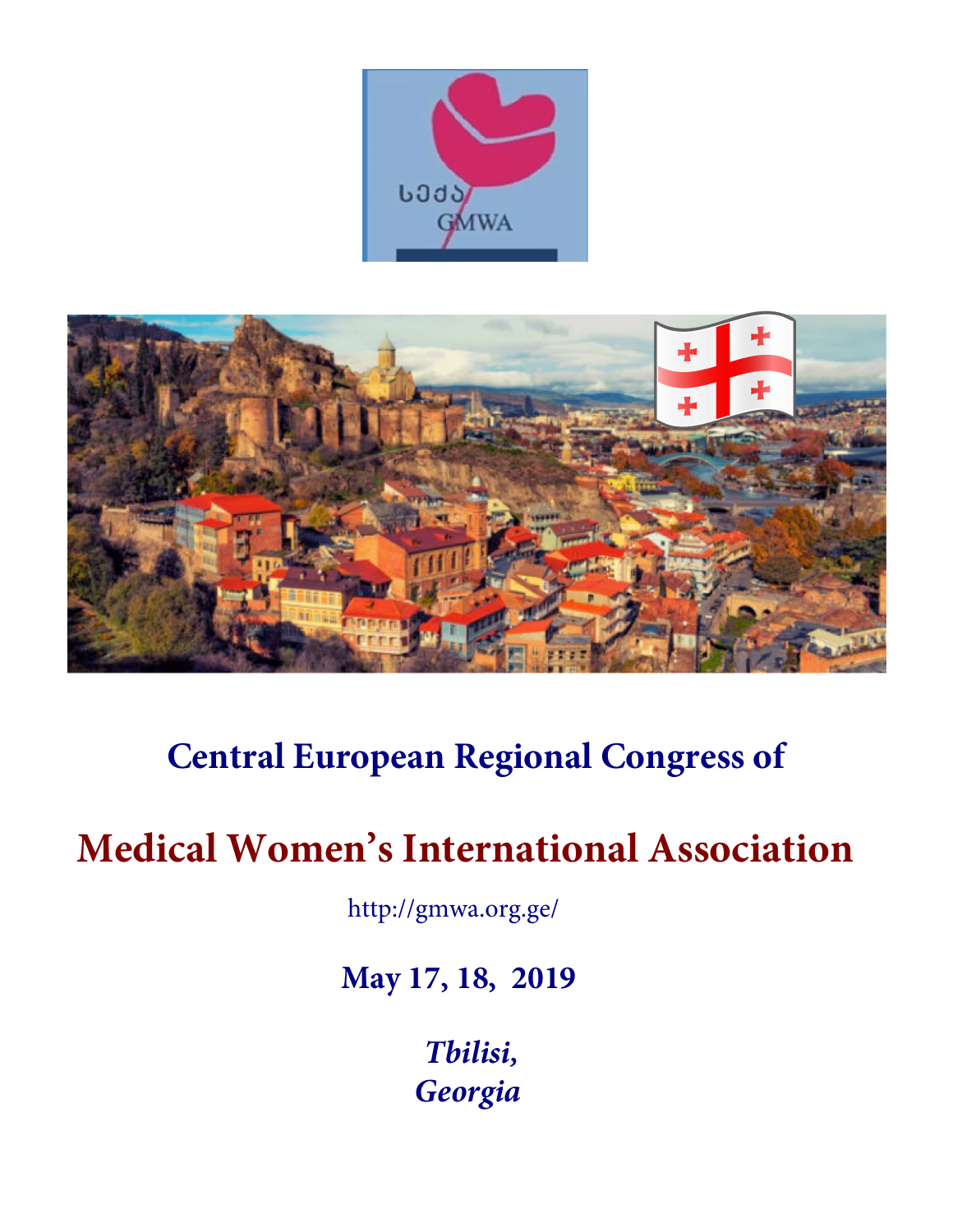**Dear Colleagues,**

**It's our great honour to announce that Georgian Medical Women's Association - GMWA will host Central European Regional Congress of Medical Women's International Association in Georgia, Tbilisi on 17-18 May 2019.** 

**The theme of the Congress: "Actual Topics on Women's Health". On May 17, opening ceremony and welcome party will be held at Tbilisi Celebration Palace of Rituals (www. ritualebissasakhle.ge)**



**On May 18, the congress venue is Ivane Javakhishvili Tbilisi State University (https://www.tsu.ge/en)**

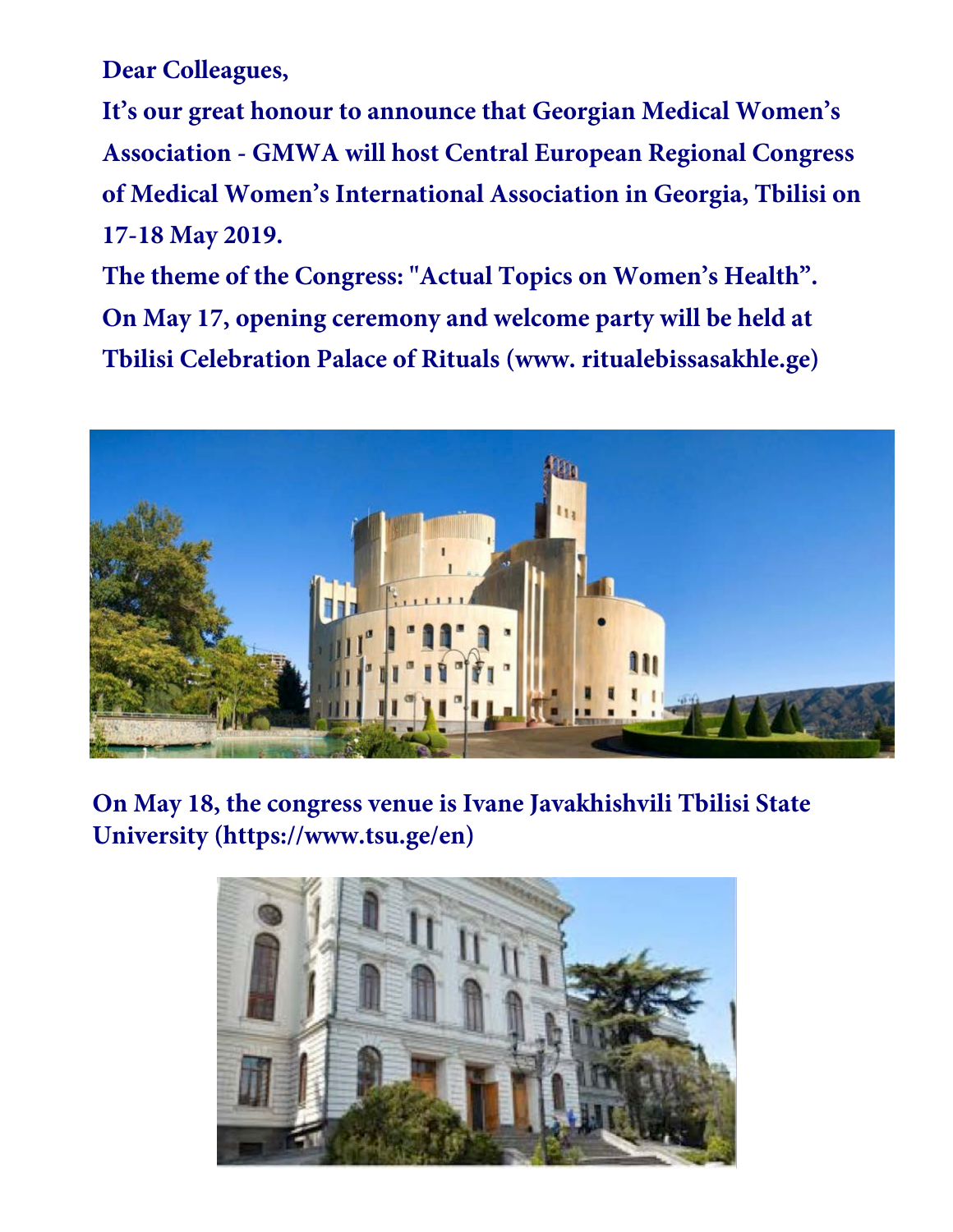# **On May 18, at 20 pm, the Gala Dinner**



The Congress scientific program is dedicated to different topics and social problems of women's health, gender differences in the course and treatment of different diseases.

Please inform us about suggested oral or poster presentations, before March 15, 2019.

The oral presentations as the posters, may concern all women's health issues and gender differences in medicine and medical care. Contact information Allthe questions concerning the Congress, please send **to Vice President of** 

# **Central European Region of MWIA,**

# **Professor Khatuna Kaladze**

Email: khatunakaladze@gmail.com

☎ +9995593149626 (for iber and WhatsApp calls)

The complete Registration form and information of bank's transfer Please, send to the **President of the Georgian Medical Women's Association Professor. Nina Zhvania:** 

**Email: nina. zhvania27@ gmail.com** 

**We invite you to a nice and warm country well known for its hospitality**

**Wish you best journeys in Tbilisi!**

*Congress Organizing Committee*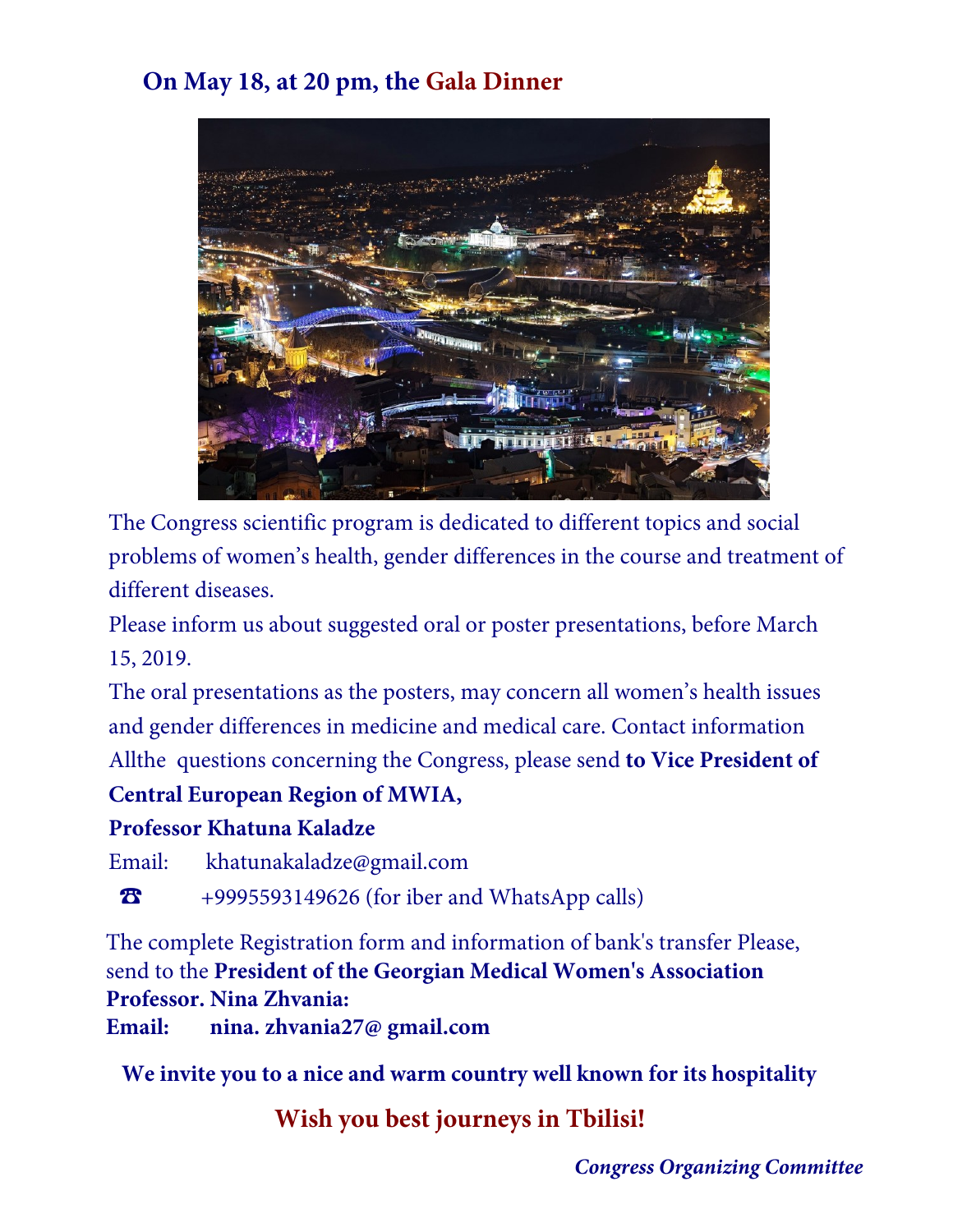## Registration Fees for the MWIA Central European Regional Congress Tbilisi May 17-18, 2019

The registration fees includes:

- Taxi transfer from Tbilisi airport to the hotel
- Program booklet
- Georgian national conference bag with small Georgian souvenirs
- All sessions and workshops on Friday May 17 and Saturday May 18.
- Coffee Breaks during congress days
- Lunches during congress days
- Welcome Reception May 17
- Certificate of attendance

Accompanying Person Fee includes

- All sessions and workshops on Friday and Saturday
- Coffee Breaks during congress days
- Lunches during congress days
- Welcome Reception May 17

All fees are stated including the VAT.

### CONFIRMATION

Each participant will receive the registration overview and email notification confirming the received payment.

## Congress Registration pricing:

#### For the members of MWIA

Early bird registration \$180 until March 1 Regular registration \$230 until May  $1<sup>st</sup>$ Late registration \$280 From May 1<sup>st</sup>

#### For non-members of MWIA

Early bird registration \$200 - until March 1st Regular registration  $$250$  - until May 1<sup>st</sup> Late registration  $$300$  - From May 1<sup>st</sup>

#### Accompanying Person registration \$120

Registration fees for medical students \$90

## Please, make sure to pay your registration fee before the deadline for the selected registration type.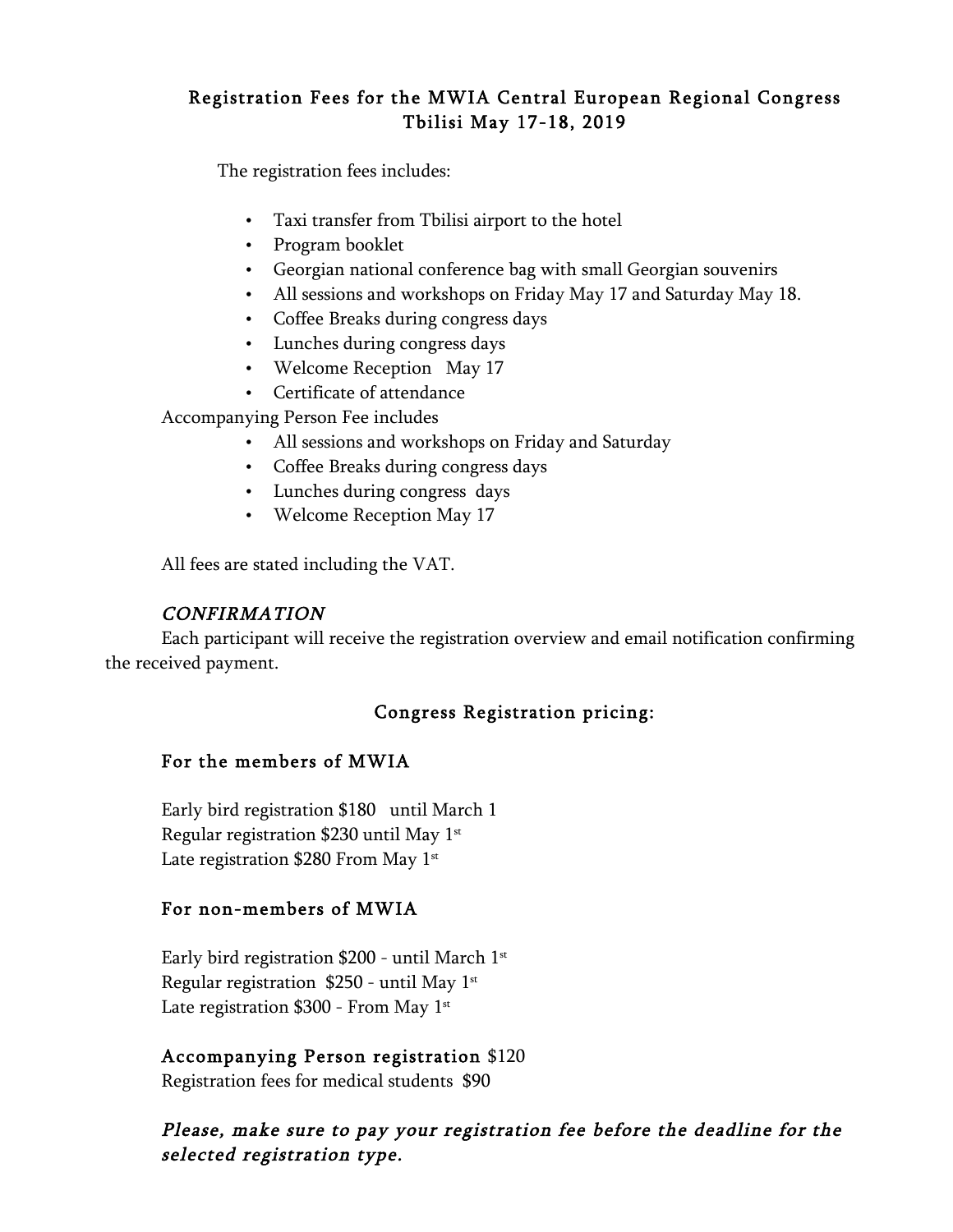### Registration fee does not cover:

#### Gala dinner

Hotel accommodation costs

#### Insurance

The registration fee does not include participant's insurance. Participants are advised to take out adequate personal insurance.

# Please complete the registration form:

| REGISTRATION FORM          |  |  |
|----------------------------|--|--|
| Name                       |  |  |
| Family name                |  |  |
| Institution                |  |  |
| Work address               |  |  |
| Country of residence       |  |  |
| Membership of MWIA         |  |  |
| Email                      |  |  |
| Do you wish to submit an   |  |  |
| abstract?                  |  |  |
| Do you wish to make oral   |  |  |
| presentation?              |  |  |
| Do you wish to make poster |  |  |
| presentation?              |  |  |

| REGISTRATION FORM FOR ACCOMPANY PERSON |  |
|----------------------------------------|--|
| Name                                   |  |
| Family name                            |  |
| Country of residence                   |  |
| Email                                  |  |

Please, send the registration fees on the bank account of Georgian Medical Women's Association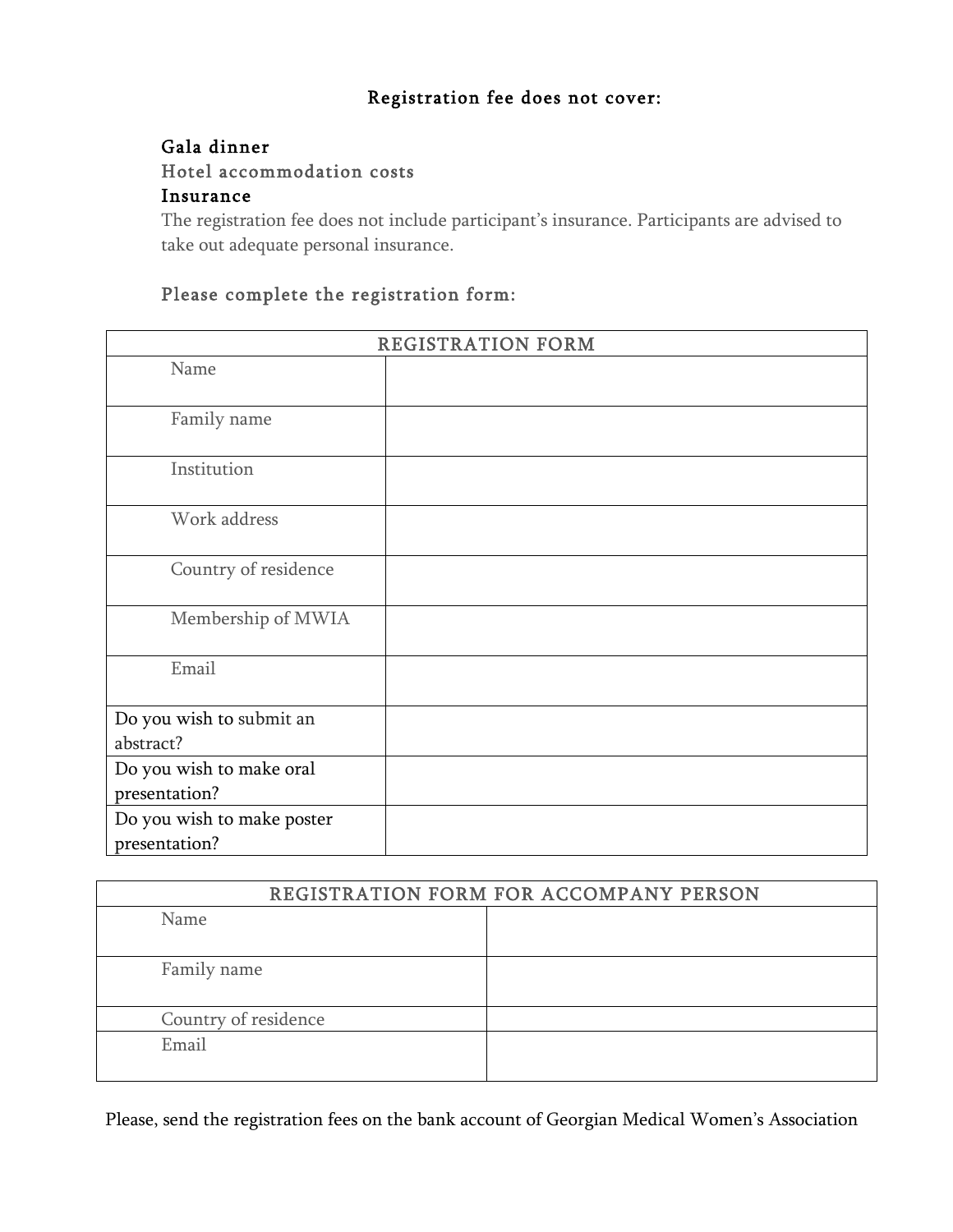Please send the complete Registration form and information of bank's transfer to the President of Georgian Medical Women's Association Prof. Nino Zhvania to the Email: nina. zhvania27@ gmail.com

BANK ACCOUNT:

FOR USD TRANSFER

INTERMEDIARY: CITIBANK N.A.

NEW-YORK, USA

SWIFT: CITIUS33

ABA: 021000089

BENEFICIARY'S BANK: HEAD OFFICE SWIFT: TBCBGE22

JSC TBC Bank

SWIFT: TBCBGE22

BEN'S Account: GE83 TB06 0000 0361 8000 43

NAME OF BENEFICIARY: GEORGIAN MEDICAL WOMEN ASSOCIATION' UNION

or

INTERMEDIARY: DEUTSCHE BANK TRUST COMPANY AMERICAS

NEW-YORK, USA

SWIFT: BKTRUS33

ABA: 021001033

BENEFICIARY'S BANK: HEAD OFFICE SWIFT: TBCBGE22

JSC TBC Bank

SWIFT: TBCBGE22

BEN'S Account: GE83 TB06 0000 0361 8000 43

NAME OF BENEFICIARY: GEORGIAN MEDICAL WOMEN ASSOCIATION' UNION